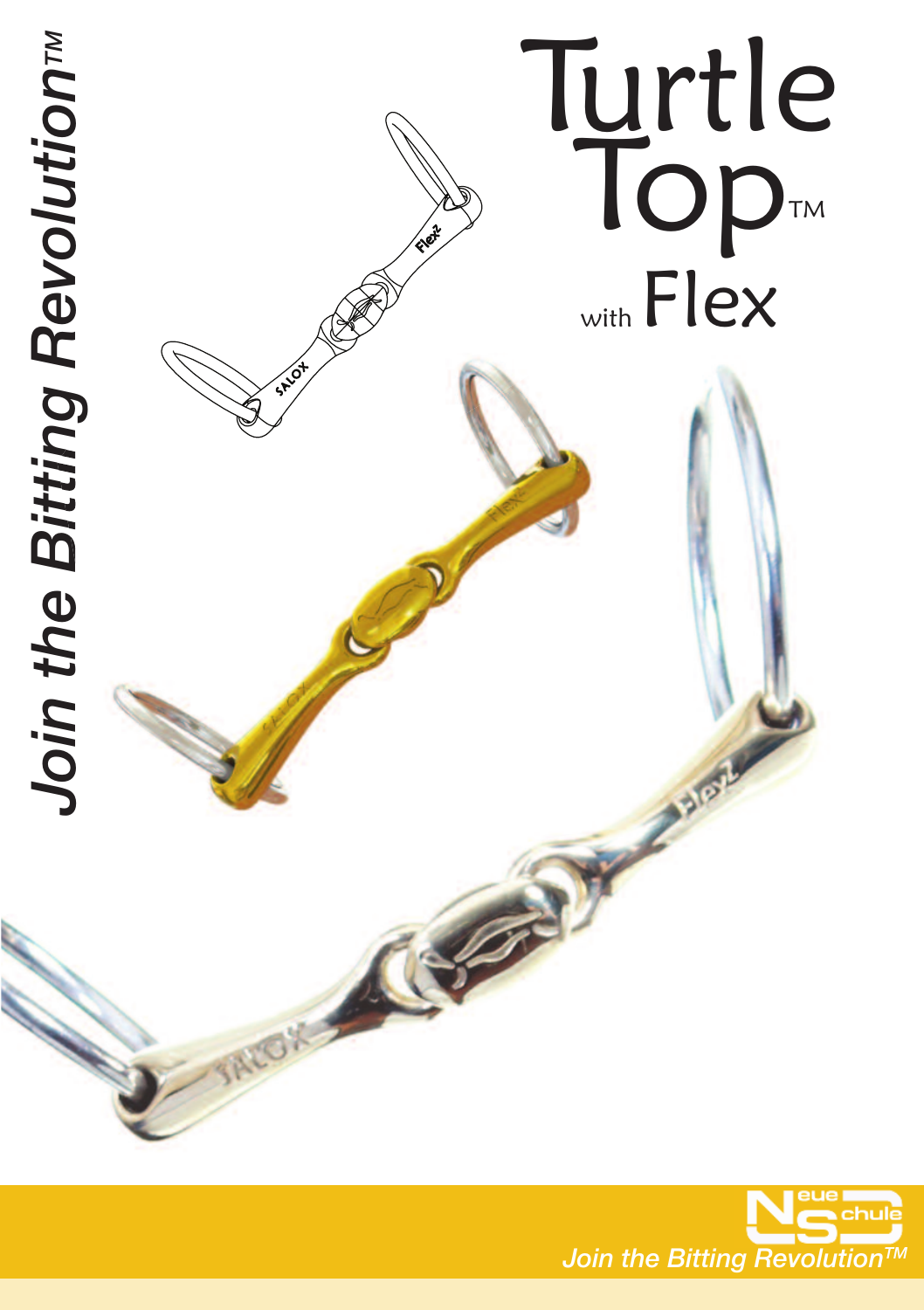# A Revolutionary Design

The unique and innovative Turtle Top<sup> $TM$ </sup> bit has been designed for the over-active and busy mouth. The revolutionary Turtle Top™ prevents the horse from lifting the side-arms or "cannons" of the bit through its inspired joint design that locks the upward flexion of the cannons.\*

The resulting stability of the bit in the mouth gives clearer rein aids and the horse has fewer distractions.

The name of the Turtle Top<sup>TM</sup> bit is derived from its central link shape. which itself, takes inspiration from the Box Turtle.





## Anatomical Form

The upper surface of the central link is gently curved and widened. This matches equine palate anatomy fitting neatly under the palatine arch. \*

The Turtle Top<sup>TM</sup> link holds the bit in an arc over the tongue helping to locate and maintain it in the most effective place.

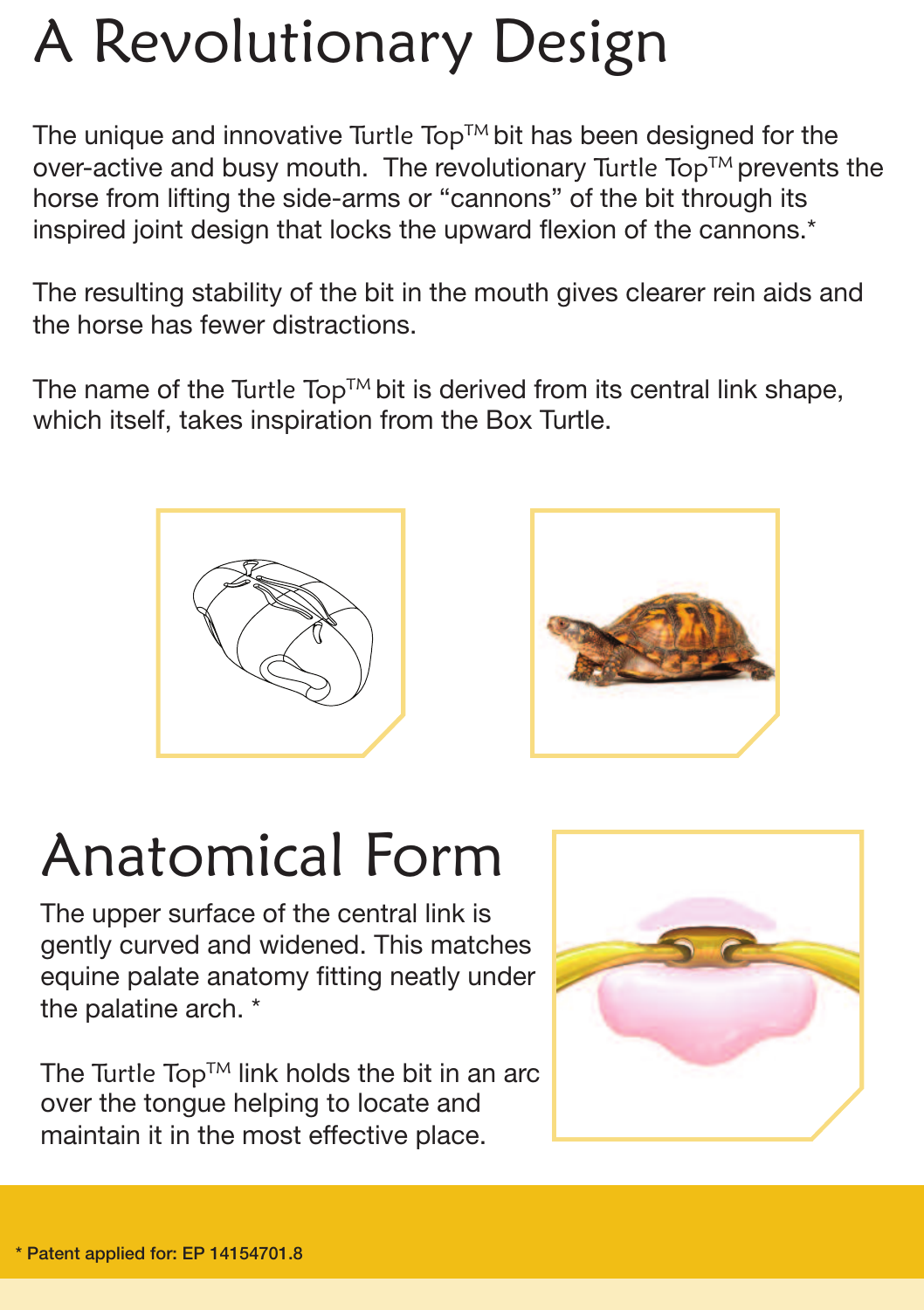## Flex

The direction of rein tension in normal riding conditions sets the orientation of the mouthpiece. Scientific investigation and analysis performed by Neue Schule has underpinned our design process. This work has resulted in a mouthpiece profile that ensures the bit comes into the desired alignment when the reins are tensioned.

**This design concept is "Flex".**





The profiles of the cannons and central link are matched to the anatomical profiles of the mouth.







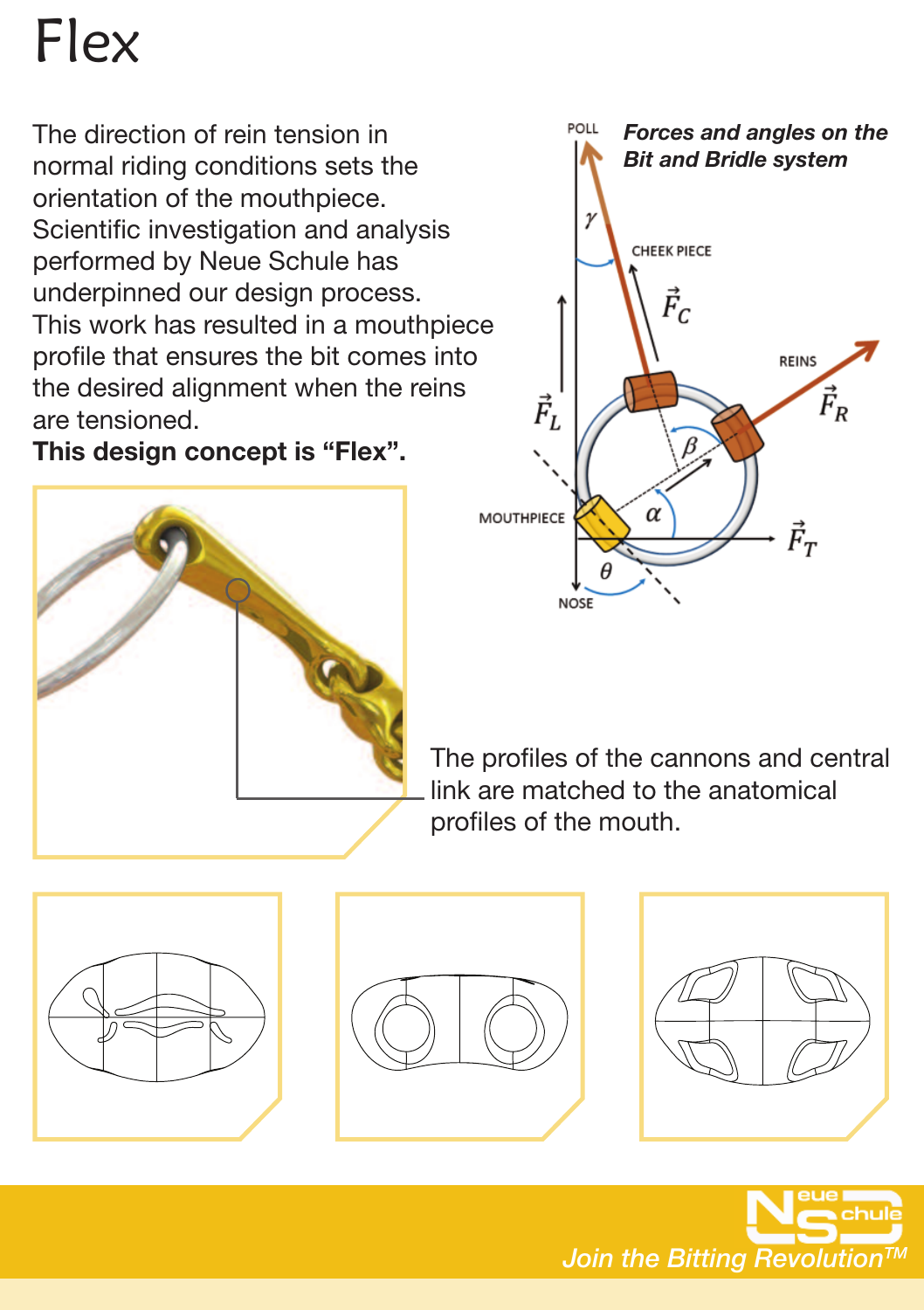### The Turtle Top<sup>™</sup> Advantage



The Neue Schule Flex design concept is engineered to deliver a guaranteed and optimised alignment of the mouthpiece with the sensitive surfaces of the equine mouth, resulting in enhanced bit stability.

The carefully profiled surfaces and component angles translate into many great improvements in comfort and communication that deliver performance enhancements for the horse and rider:

- The Turtle Top<sup>TM</sup> naturally sits further back in the mouth negating the temptation to over-tighten the cheek pieces. The resulting improvement in bit positioning delivers greater clarity through the rein aids and eliminates extra pressure in the commisures and poll.
- With the cannons having restricted upward movement chomping and chewing is discouraged helping to prevent damage to the tooth enamel - whilst possibly raising your dressage score!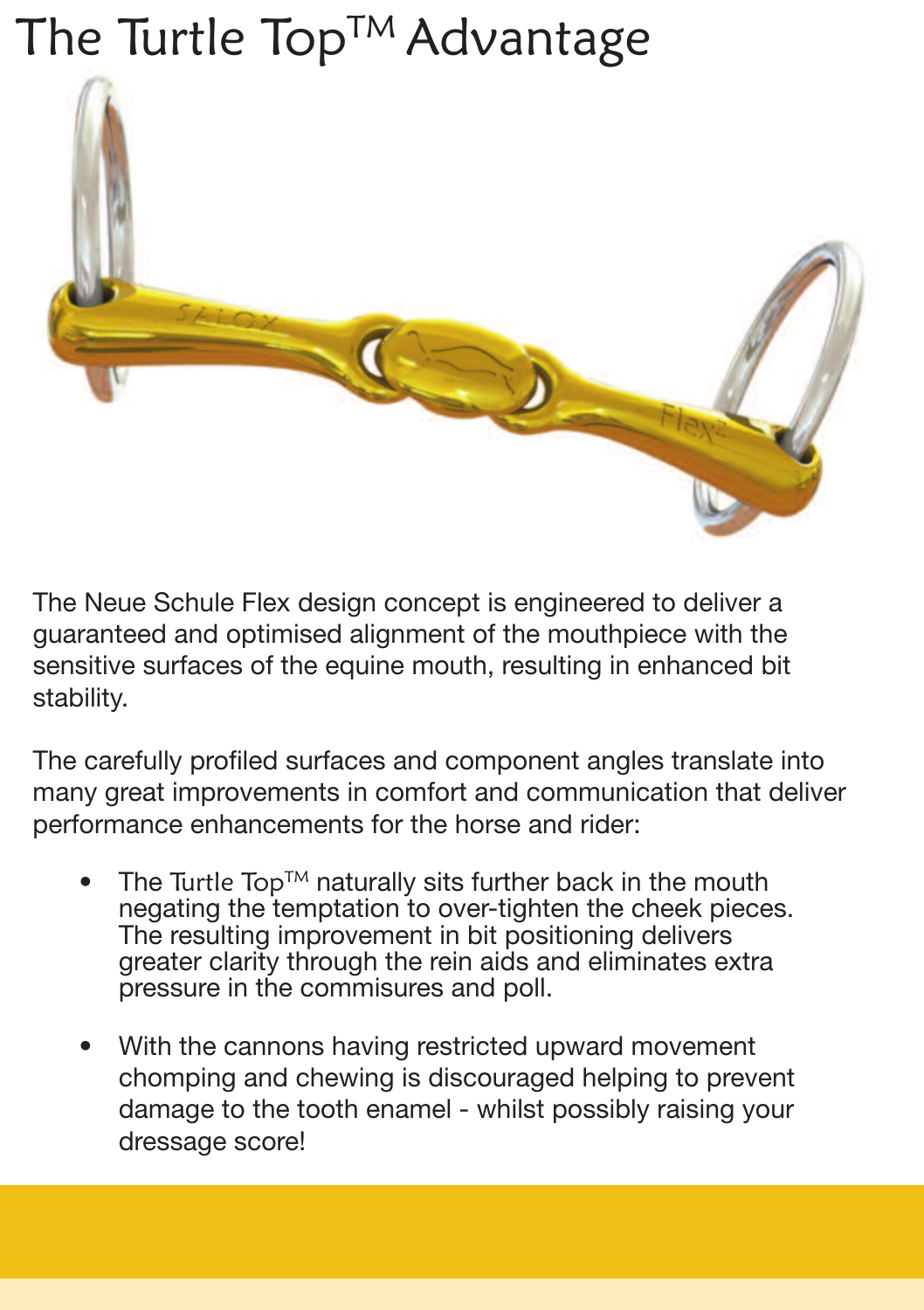- The unique flattened shape of the underside of the cannons combined with the horizontally positioned loops on the tongue provides a naturally large weight bearing surface. This provides comfortable low tongue pressure whilst taking up less room than the old idea of using a thicker bit. Feel and responsiveness are enhanced.
- The Turtle Top<sup>TM</sup> link fits comfortably under the palatine arch and cannot strike up into the upper palate. This reduces the likelihood of the horse opening its mouth thus reducing the need for a flash noseband or other restraint.
- The mouthpiece is designed to sit centred and arched over the tongue safely helping to prevent sideways tongue evasions.
- The stable and comfortable Turtle Top<sup>TM</sup> mouthpiece re-focuses the inattentive mouth back onto the rein aids in order to achieve a soft consistent contact. It is effectively designed to help those horses that have difficulty flexing and rounding themselves over the bit, in order to achieve a true and correct outline. Ideal for the busy, over-active mouth.

Although it looks like many other traditional types of bit, Turtle Top<sup>TM</sup> is a remarkable innovation to emerge from this millennia-old area of equine technology.



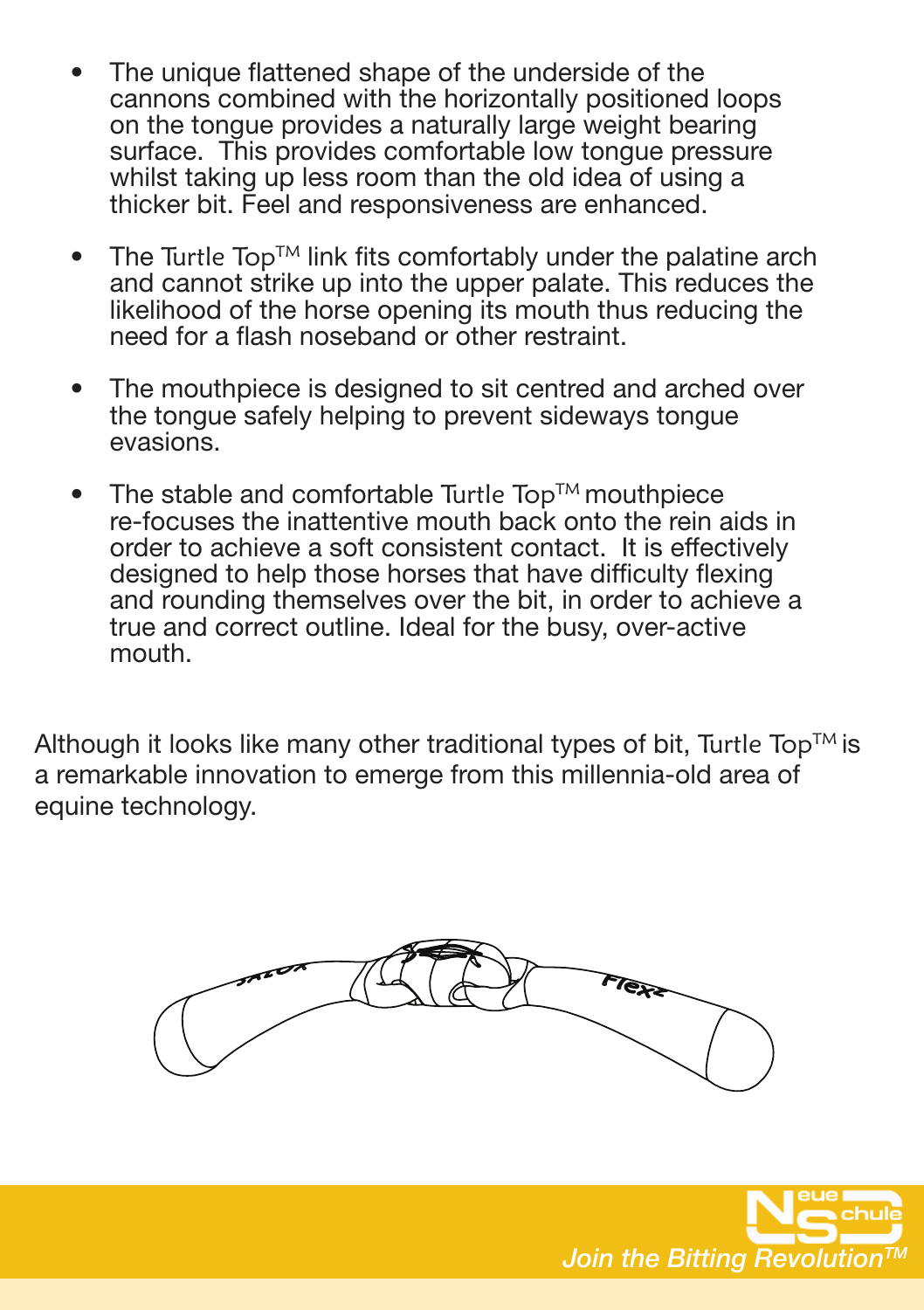

#### Flex<sup>Z</sup>

The Flex<sup>z</sup> mouthpiece is a development of our popular Tranz<sup>TM</sup> range (hence the "Z"). Gently curved cannons form a wide arch aligned over the tongue and held in shape by Turtle Top™. Flex<sup>z</sup> is therefore more securely centred on the tongue and more resistant to being pulled through the mouth. The flattened underside of the Flex<sup>z</sup> cannons with their anatomy-inspired recesses are held parallel to the tongue whatever riding activity you enjoy. The Flex<sup> $z$ </sup> mouthpiece is available with a range of different cheek options.



#### Turtle Top<sup>TM</sup> with Flex<sup>2</sup> Loose Ring

The Loose Ring is our uncomplicated tried and trusted cheek. No matter what your rein tension, the  $Flex^Z$  mouthpiece when combined with the loose ring cheek ensures alignment to the mouth remains unchanged.

#### Turtle Top<sup>TM</sup> with Flex<sup>2</sup> Beval

The Beval ring gives rein and cheek piece attachment options in a neat package but whatever option you choose the mouthpiece remains in constant relative alignment to the tongue.

Usually sourced to enhance outline and directional control, also gently reinforces the downward transition. Ideal for those riders requiring a little more help than a loose ring. Use with one or two reins.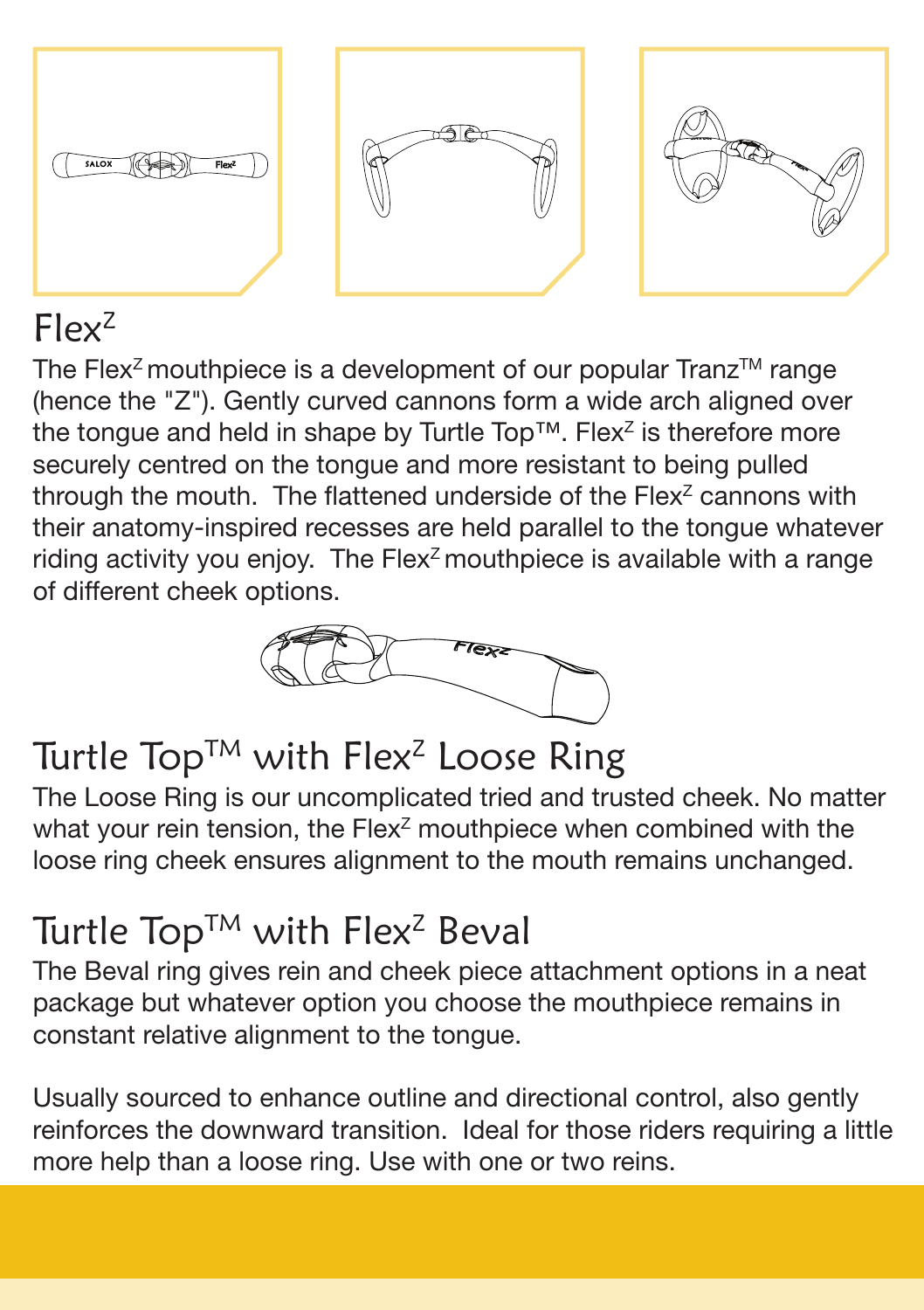





#### Turtle Top<sup>TM</sup> with Flex<sup>2</sup> Universal

The Universal cheek provides a number of rein settings including the flexibility to add a curb strap. Whatever option you choose, the flattened underside of the  $Flex^z$  cannons with their anatomy-inspired recesses are held parallel to the tongue regardless of the riding activity you enjoy.

Usually sourced to promote outline and assist with turning whilst offering varying degrees of control for jumping and faster work in general. The main ring on the NS Universal sweeps away from the cheek, this has almost eradicated the all too common problem of rubbing with traditional 3 and 4 ring designs.

#### Turtle Top<sup>TM</sup> with Flex<sup>2</sup> Balding

The loose ring Balding is popular with eventers and showjumpers for use on strong horses as it usually provides the extra degree of control needed. Often sought out by polo players for enhanced control.

#### Turtle Top<sup>TM</sup> with Flex<sup>2</sup> Nelson

Also popular with eventers and showjumpers, the full cheek Nelson provides the additional control and accuracy necessary for straightness and tight turns, ideal with the stronger horse.

The Balding and Nelson are amongst the few designs sourced for faster work that reliably act on the poll.